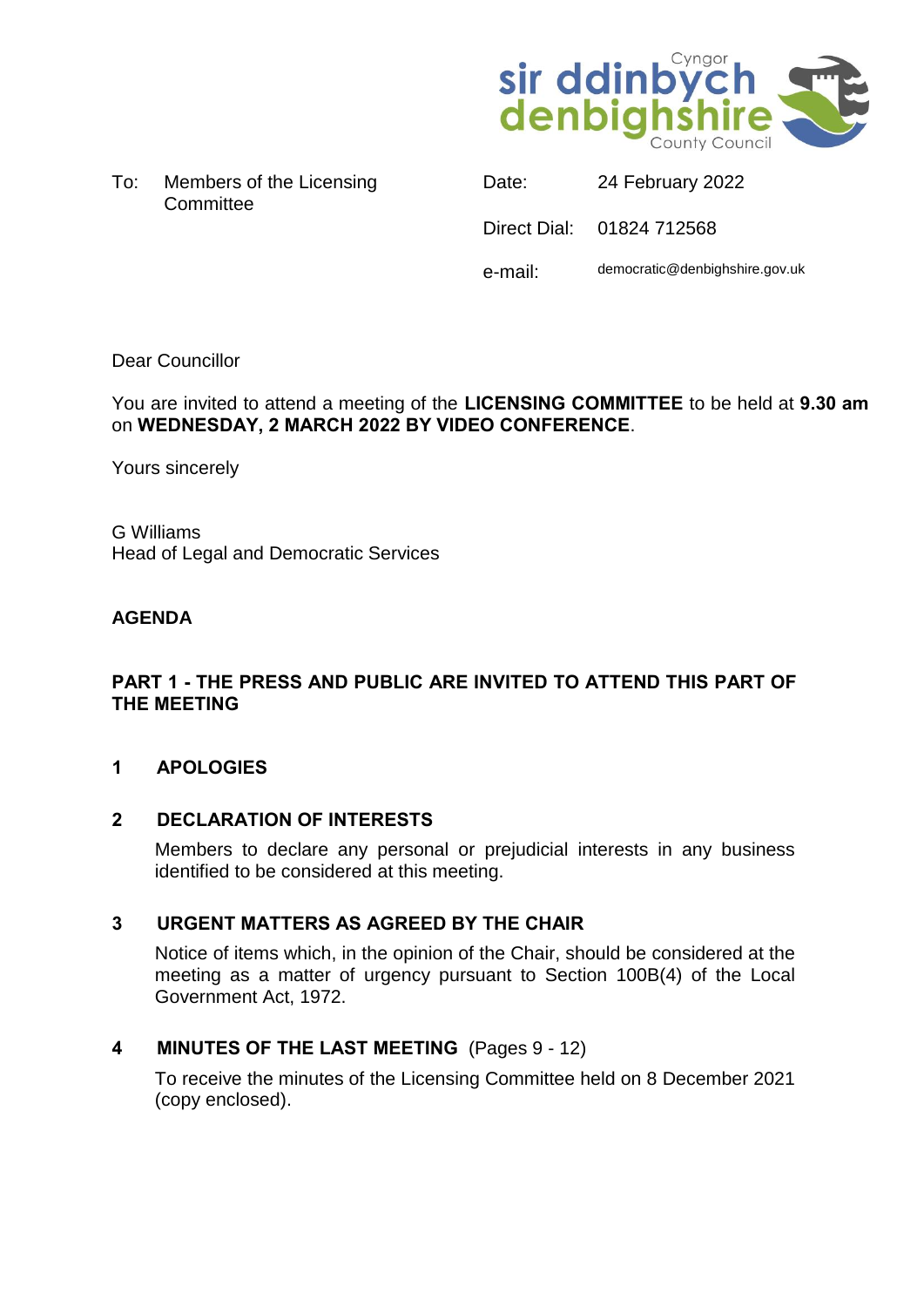# **5 PROPOSED CHANGES TO HACKNEY CARRIAGE VEHICLES TABLE OF FARES AND CHARGES** (Pages 13 - 18)

To consider a report by the Head of Planning, Public Protection and Countryside Services (copy enclosed) seeking the Committee's review of the current tariff charges for hackney carriage vehicles (taxis).

# **6 LICENSING COMMITTEE FORWARD WORK PROGRAMME 2022** (Pages 19 - 24)

To consider a report by the Head of Planning, Public Protection and Countryside Services (copy enclosed) on the priorities of the Licensing Section together with an update on the rescheduled items and the revised forward work programme.

# **PART 2 - CONFIDENTIAL ITEMS**

It is recommended in accordance with Section 100A(4) of the Local Government Act 1972, that the Press and Public be excluded from the meeting during consideration of the following item(s) of business because it is likely that exempt information as defined in paragraph 12 of Part 4 of Schedule 12A of the Act would be disclosed.

#### **7 APPLICATION FOR A LICENCE TO DRIVE HACKNEY CARRIAGE AND PRIVATE HIRE VEHICLES - APPLICANT NO. 557452** (Pages 25 - 44)

To consider a confidential report by the Head of Planning, Public Protection and Countryside Services (copy enclosed) seeking members' determination of an application to drive hackney carriage and private hire vehicles from Applicant No. 557452.

**10.15 am**

#### **8 APPLICATION FOR A LICENCE TO DRIVE HACKNEY CARRIAGE AND PRIVATE HIRE VEHICLES - APPLICANT NO. 554278** (Pages 45 - 56)

To consider a confidential report by the Head of Planning, Public Protection and Countryside Services (copy enclosed) seeking members' determination of an application to drive hackney carriage and private hire vehicles from Applicant No. 554278.

**11.00 am**

#### **MEMBERSHIP**

#### **Councillors**

Joan Butterfield Gwyneth Ellis Barry Mellor Melvyn Mile

Hugh Irving (Chair) Brian Jones (Vice-Chair)

Pete Prendergast Arwel Roberts Peter Scott Huw Williams